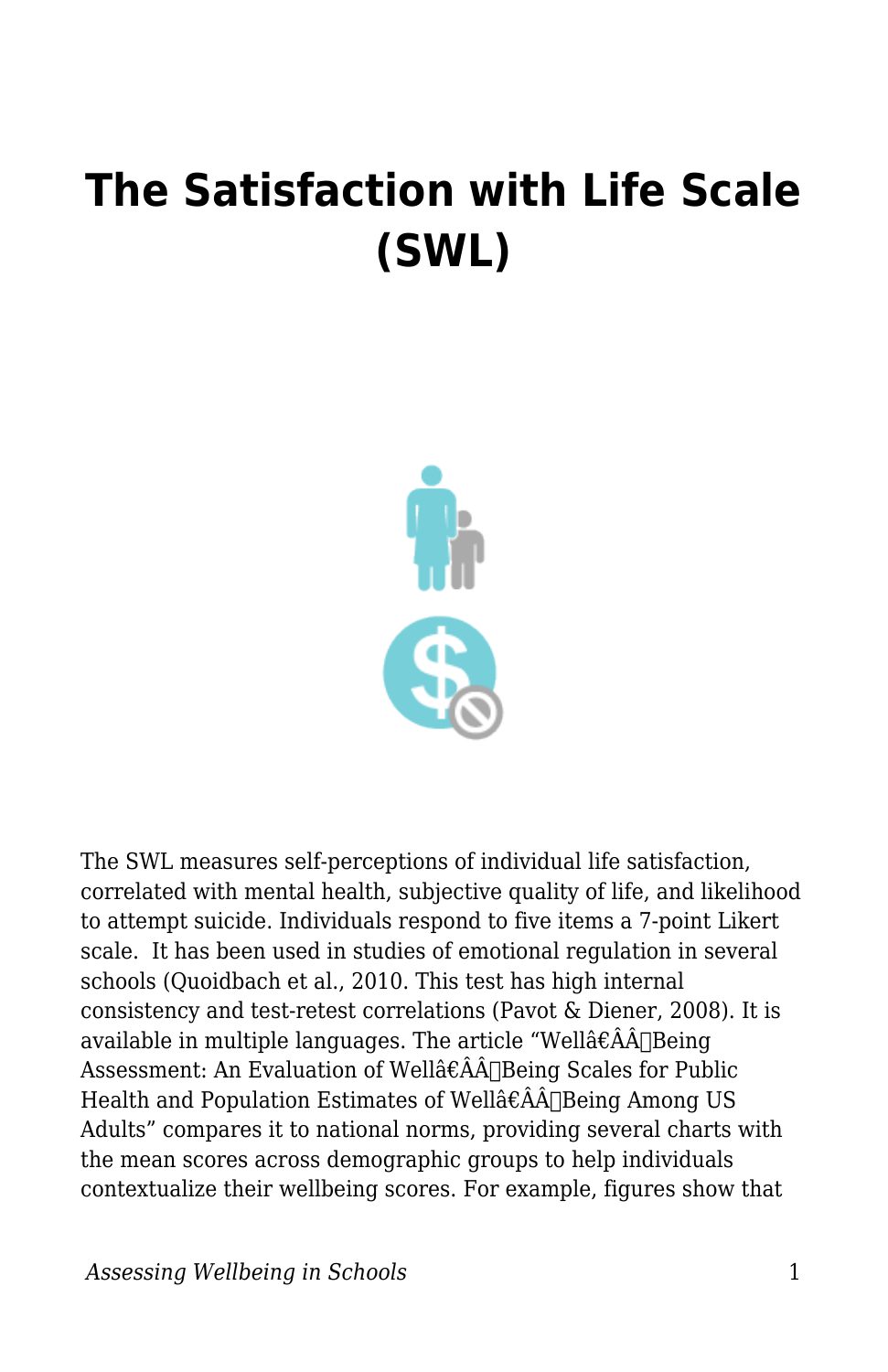men Ages 18-24 have a mean score of 3.5. Thus an individual in this demographic with a score of 3.8 would be lightly above average. The website<https://eddiener.com/>includes more information and articles on this and other scales.

"The scale is copyrighted but you are free to use it without permission or charge by all professionals (researchers and practitioners) as long as you give credit to the authors of the scale: Ed Diener, Robert A. Emmons, Randy J. Larsen and Sharon Griffin as noted in the 1985 article in the *Journal of Personality Assessment*" (eddiener.com).

| <b>Pros for Schools</b>                                                                                      | <b>Cons for Schools</b>                                                               |
|--------------------------------------------------------------------------------------------------------------|---------------------------------------------------------------------------------------|
| Available in multiple languages<br>Article cited above provides<br>national norms to contextualize<br>scores | Possibly too short for a robust<br>understanding of individual<br>wellbeing (5-items) |

## **Suggestions for Further Research**

Diener. Website. <https://eddiener.com/>

Kobau, R., Sniezek, J., Zack, M. M., Lucas, R. E., & Burns, A. (2010). Wellâ€ÂÂ∏being assessment: An evaluation of wellâ€ÂÂ∏being scales for public health and population estimates of wellâ $\hat{\epsilon}$ Â $\hat{\Delta}$ |being among US adults. *Applied Psychology: Health and Well-being, 2*(3), 272-297. [https://edtechbooks.org/-DSR](http://doi.org/10.1111/j.1758-0854.2010.01035.x)

MIDSS. The Satisfaction with Life Scale (SWL). *Measurement Instrument Database for the Social Sciences*. [https://edtechbooks.org/-wABp.](http://www.midss.org/content/satisfaction-life-scale-swl)

Pavot, W., & Diener, E. (2008). The Satisfaction With Life Scale and the emerging construct of life satisfaction. *The Journal of Positive Psychology*, *3*(2), 137-152. [https://edtechbooks.org/-XdJs](http://dx.doi.org/10.1080/17439760701756946)